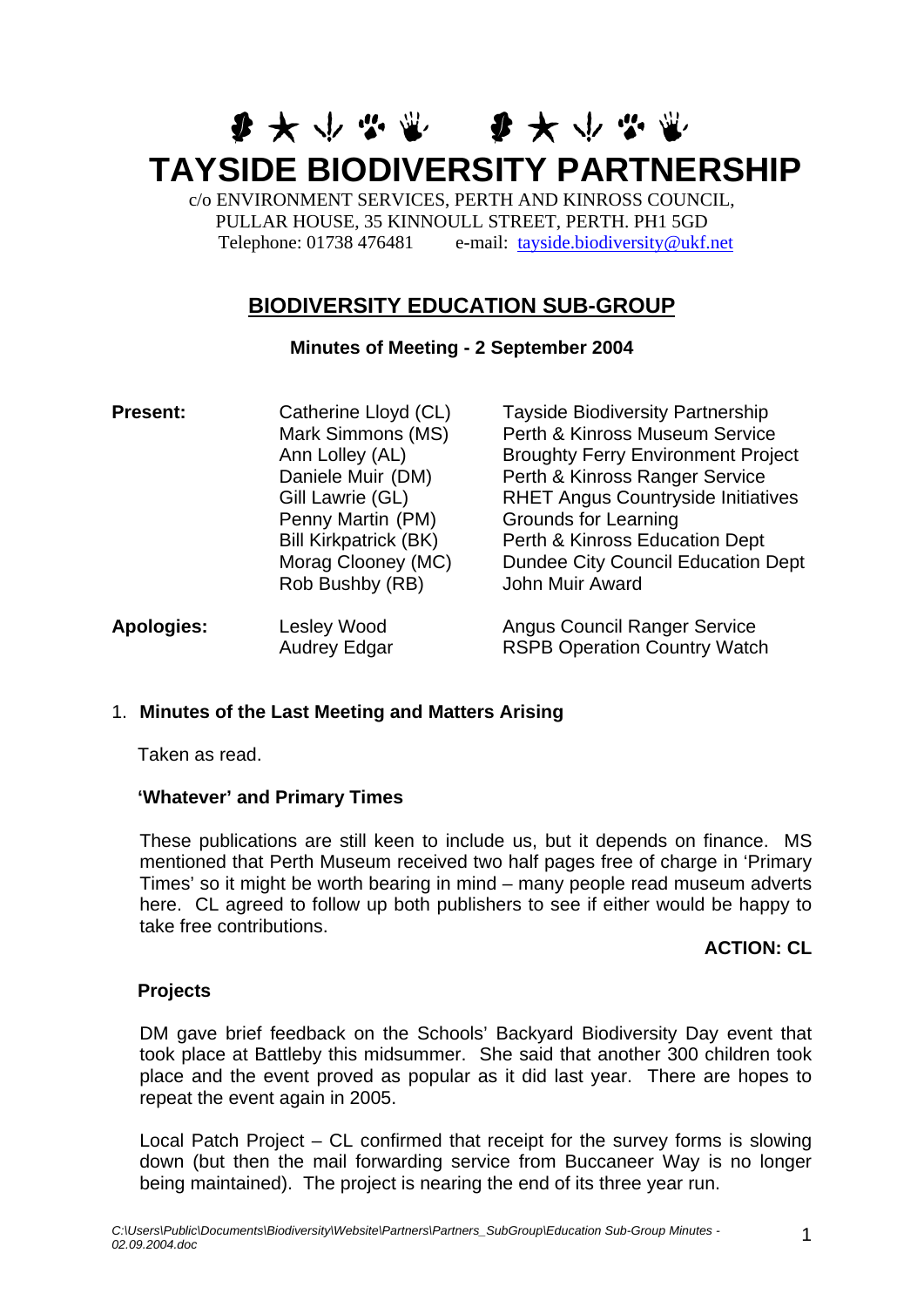Biodiversity Calendar - CL confirmed that she would ask if SNH would be willing to contribute towards the printing of the calendar. She asked for comments on the format – wallplanner, A5, etc. MC expressed concern for the proposed 18 month format as teachers can change rooms at end of year and like a 'new' calendar each year. It was agreed that publication of the calendar would be by August 2005 to give plenty of time to plan ahead. CL asked those members who would like to contribute themes/ideas to the calendar to consider if they would be able to donate £100 per page.

# **ACTION: ALL**

# 2. **School, Colleges and Universities Grounds Action Plan**

All comments received have gone back to the author, Stuart Downie. CL confirmed that the biodiversity website would be set up in the next few months and it was hoped that all consultative draft SAPs and HAPs would be featured. She asked therefore for any further comments on the Schools HAP to be sent to her over the next 2 or 3 months.

# 3. **Members' Projects**

#### **Zoom**

This project is taking place in Douglas, Whitefield, and Broughty Ferry. AL said that the packs circulated to encourage adults/family groups to record birds, ladybirds, wildflower, light pollution, etc. have proved very popular; 120 packs have been distributed. There has been a 50% return rate – a very good response. Action Research Community Scotland is the funder. AL is now looking to display information and encourage new projects from it, e.g. mapping vegetation along the Dighty Burn. She has also been conducting a 'cork' survey in wine bottles – where the wine is from, the type of cork, etc. Most people think that natural cork is not good for wildlife. AL also confirmed that SCARF stands for 'Save Cash and Reserve Fuel' which is not the same organisation as the more widely-known SCARF!

#### **Operation Country Watch (RSPB)**

In Audrey Edgar's absence, CL read her short report on progress. The project is still at specification stage; there has been meeting at Breadalbane to gauge interest at the school, and soon another meeting will be held with a second school and gamekeepers. Alastair Lavery (RSPB Education Dept.) has drafted a strategy and targets to progress a project on moorland ecology. The next stage is to develop it, hold meetings and invite feedback. The project is fully based on curriculum guidelines to meet exam requirements; it is also targeted at secondary schools.

# **Garden for Life / School Wildlife Projects**

CL confirmed that it would still be useful to have a brief list of what's going on in the different local authorities. She confirmed that the Garden for Life leaflets are still available from SNH (contact the Publications Department on 01738 444177).

 **ACTION: ALL**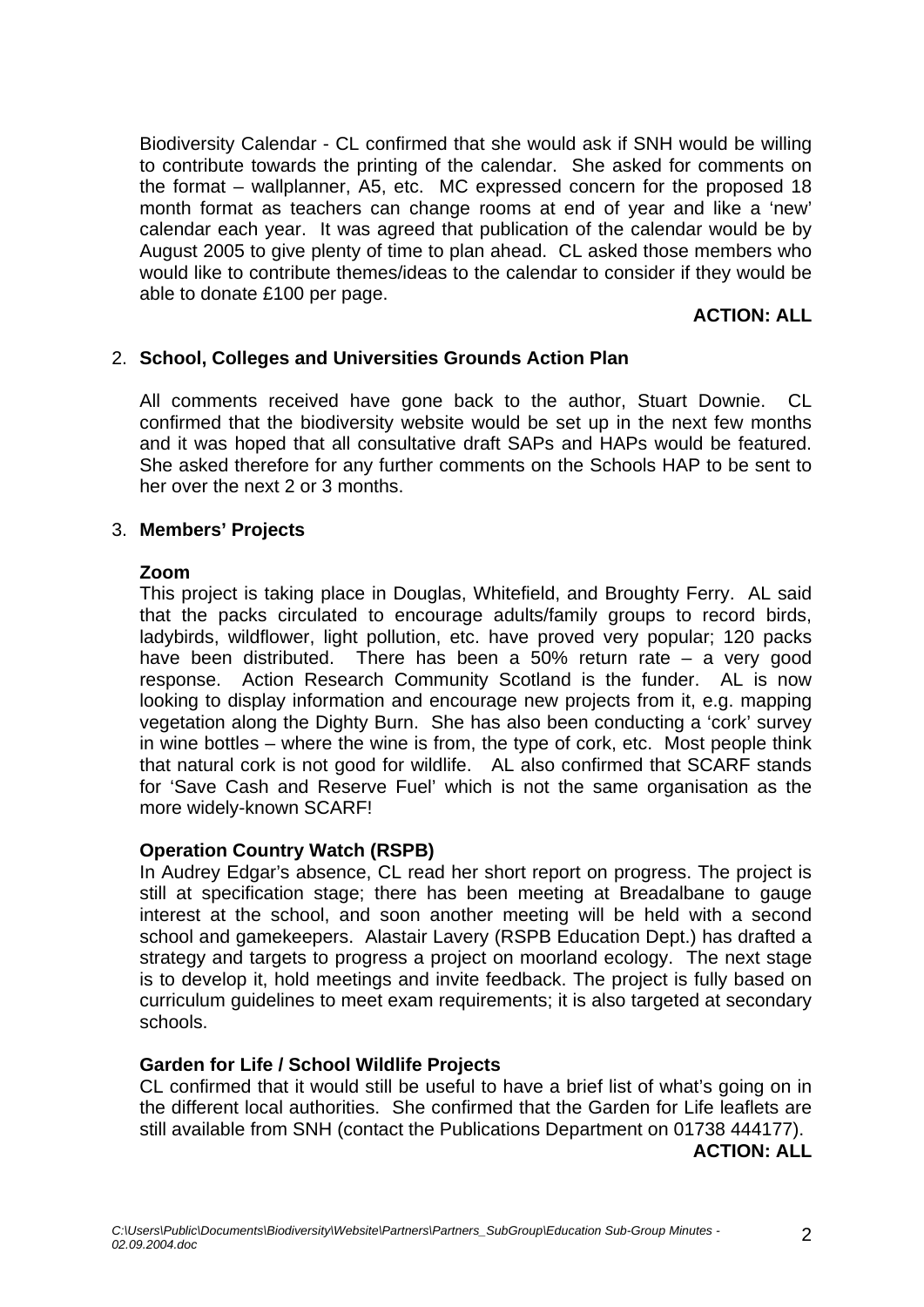### **Green Graveyards Initiative**

CL confirmed that two Perth, one Kinross-shire and at least one Angus pilot project are in the process of being set up. AL hopes to get involved through Zoom's Lichens Project. CL confirmed that SNH and the newly-formed Scottish Lichen Interest Group are interested in training people in Lichen ID. CL and AL agreed to liaise to arrange one such event in Dundee with BFEP. If anyone else is interested in this subject, please contact CL as soon as possible.

## **ACTION: CL/AL**

#### **Wee Green Fingers**

SNH has run out of these packs and will not be reprinting them. The information is, however, on the SNH website. PM confirmed that management had been handed over to GfL so hopefully there will be more packs in the future. They were distributed through word of mouth rather than a mass mailing to nurseries/schools. They have proved to be extremely popular.

#### **Eco-Schools**

BK confirmed that on 29 September there would be an Eco-Schools Day at Dewars, Perth. Fifty per cent of Perth and Kinross schools have registered. George Kavanah, North Lanarkshire, has agreed to talk at the event. Crieff Road Nursery recently obtained its  $4<sup>th</sup>$  green flag, so things are going well. BK hopes to have the rest registered before October; he is working with Kate Campbell. In Dundee there are 41 primary schools, 29 registered.

#### **Harris Moore Environmental Education Award Scheme**

BK said that entries for next year's Award in Perth and Kinross will be taken soon. The criteria has slightly changed as schools now have to register with Ecoschools. BK confirmed that PKC is trying to co-ordinate and link different funding and the way it works by linking in citizenship, etc. The Award has been running consecutively for at least four years. The costs are not high as money is taken from various funds.

CL mentioned that it would be excellent if similar Award schemes could be set up elsewhere in Tayside as there was an opportunity for tremendous media coverage and wide-ranging biodiversity enhancement within school grounds. GL wondered if Angus companies such as Glaxo might be asked to fund a similar Award in Angus. Kate Barlow, PKC, to be asked about costs so that the matter can be discussed at a future meeting. BK mentioned that at next year's Perthshire G8 Summit a slant on biodiversity would be excellent.

# **ACTION: CL to discuss Award costs with Kate Barlow, PKC**

# **Wild & Wonderful**

This Museum-based exhibition is linked to the Tayside Biodiversity Action Plan. MS confirmed that it opened in mid-May and has had 15,000 visitors since then. Families have especially enjoyed it. A number of Museum events have been loosely linked – art classes, kids' sketching, toddlers in for pre-school events, family fun 'Flower Power', 'Crafty Animals', etc. The exhibition will remain open until Christmas.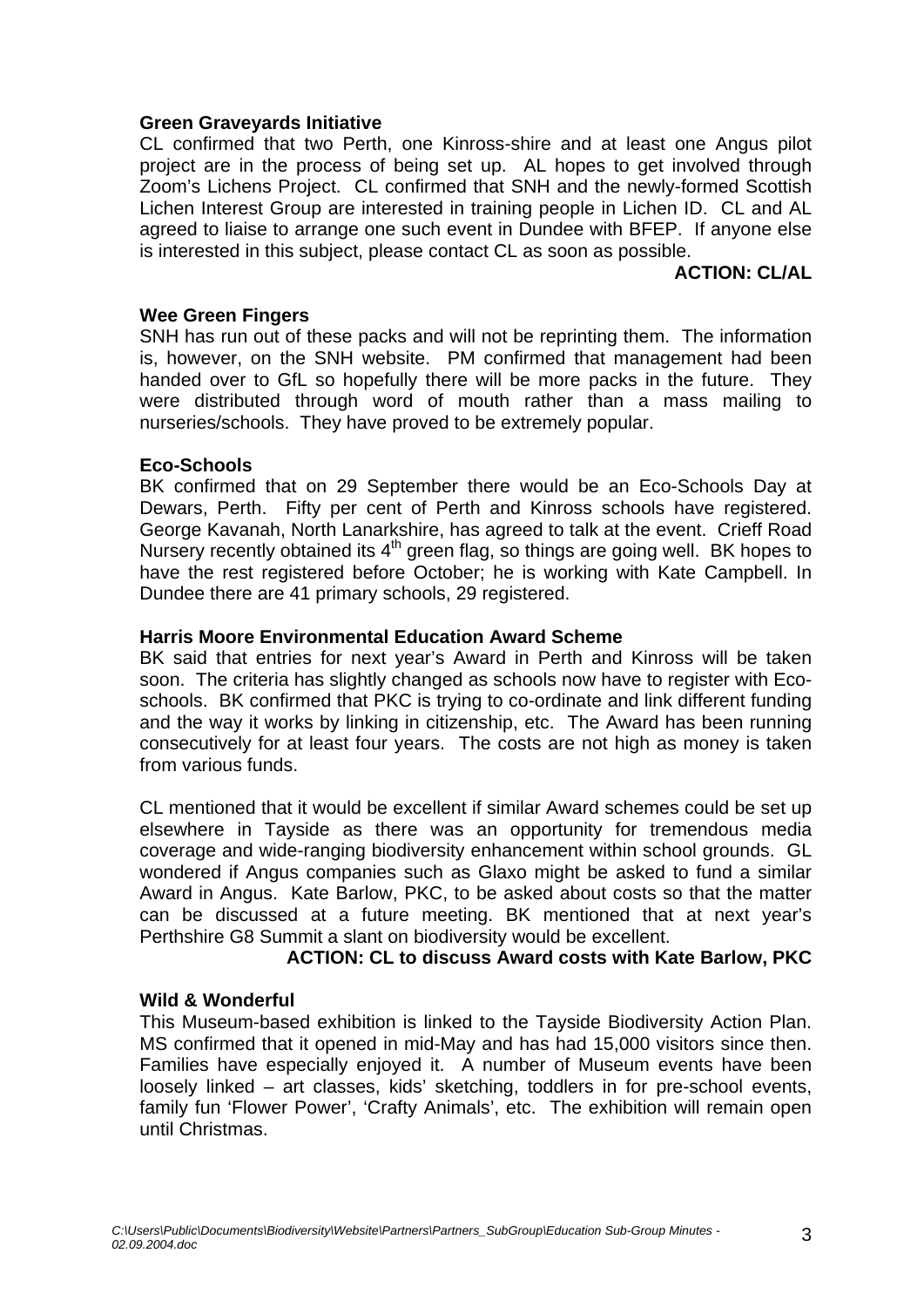AL mentioned that the Big Draw website was useful for funding projects, so would be worth a look. For instance Big Draw events throughout October will include natural history themes as one of the main topics. MS also mentioned that species recording work would soon be resumed.

# **Red Squirrels**

The Dundee project is progressing extremely well. The Red Squirrel Action Plan has reached its consultative draft stage and will be put on the website when available. Other projects are underway in Perthshire (transects) and Angus is considering specific woodland projects that will encourage the return of Red Squirrels into different areas.

#### **Salmon in the Classroom Project**

The Angus pilot has gone well, and is still to start up in Perth and Kinross. There is a great deal of interest in the project.

#### **Sand Martin Bank**

AL said that 80% of the nesting holes in the new Sand Martin Bank, Broughty Ferry have been used and it appears there have been three broods so far. The project has been very successful and popular in the whole of the local community. PM suggested that such banks would be excellent to get into schools grounds if there is already appropriate habitat. AL said that a bid into SOBGS would allow more nest sites to be provided. The project is based around community action in sand dunes. The 'process' has been funded rather than the actual project. The Urban sub-group enjoyed a visit and thought that the wall blended in extremely well with the landscape – it was obvious that both the local community and visitors were enjoying it.

# **Crombie Rangers**

Lesley Wood had sent a brief report on ongoing projects. These include the Sheltered Housing Biodiversity Projects in the Angus burghs, the Butterfly Monitoring Scheme, the Common Plants Census and the Red Squirrel Survey.

# 4. **John Muir Trust Video**

RB of the John Muir Award Scheme had brought the Trust's new video to demonstrate the four main strands in the Award Scheme –

- Discover (can be school grounds)
- Explore Wild Places guided walks, surveys, etc
- Conserve bird boxes, conservation tasks, etc
- Share photos, stories, pictures, etc

The video, which members enjoyed watching, highlighted the environment, encouraged responsibility, and showed what can be achieved. The video ended with 'What will you do? What will you put back?'.

PM suggested that the Award Scheme would link with Forest Schools. RB said that he referred as many people as possible undertaking the Award in Tayside to CL to ensure any links to the biodiversity process were considered. Further details are available from RB or via the website – [www.johnmuiraward.org](http://www.johnmuiraward.org/).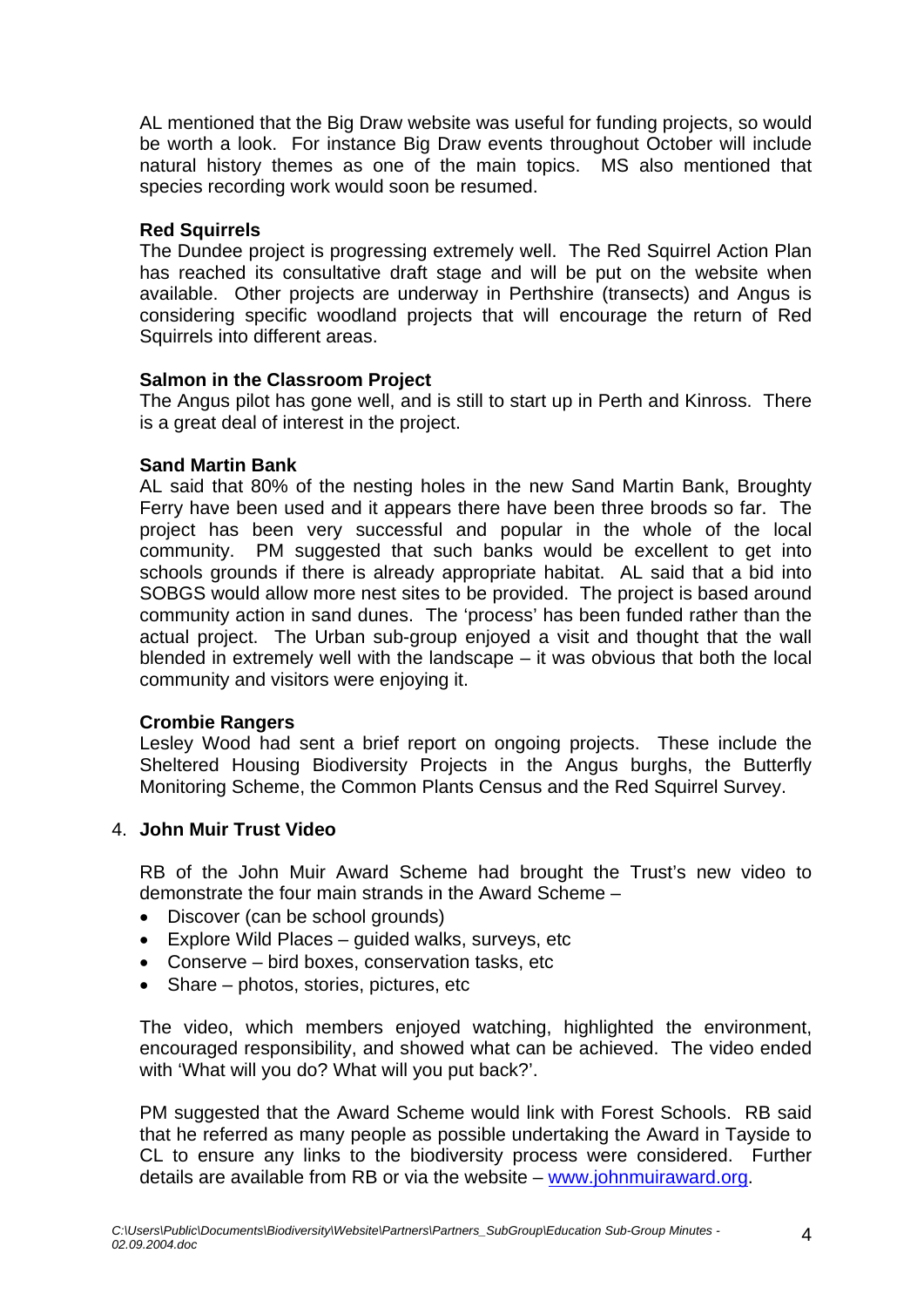# 5. **Grounds for Learning**

PM gave a short presentation on her work. She is based in Stirling; GfL is a national charity for Scotland with many links to what's going on in the wider environment. Its main focus is on school grounds – encouraging schools to use and value their grounds and look at particular needs, and to fit in with learning/teaching.

PM said it was important to look for local support, and help in developing accredited practitioners. GfL is linked to Learning through Landscapes, funded by SNH (which delivers lots of SNH's aims).

GfL is keen that links to the natural environment are made in many ways, not just traditional environmental education, e.g. through art. It offers free advice and support to all schools in Scotland. Membership is £50 per annum – there is a members' page on the website. This leads to invitations to training events, national networking, and an annual conference at Battleby in March. A major research project has been underway recently – a survey of school grounds with Sports and Play Scotland to give a picture of what schools have and how to use it. It will be used as a lever for what can be done in future – the report will be published at the end of the year. PM will circulate it via CL.

She reminded members that there is a School Grounds Resource box – produced by SNH – contact PM to find out where the closest boxes are (c25 in total). GfL also provides a newsletter to all schools in Scotland. Its new website: [www.gflscotland.org.uk](http://www.gflscotland.org.uk/).

PM alerted people to Scottish School Gardens Week (13 -17 September); register on website to download free advice and activity pack (linked to the curriculum). Projects are also run, e.g. 'Start Growing Upwards' which helps to transform bare school gardens (social inclusion areas); 'Where Schools Meet Streets' – open to schools with uninviting entrances to make them more welcoming through art, growing plants, etc. Good community access and involvement is part of the grant. There are links to biodiversity in these projects and also through research, answering enquiries, advice and information, e.g. new build schools, training programmes for student teachers, nursery and primary teachers (CPD) plus practitioner accreditation course aimed at rangers, artists, etc.

There followed a general discussion regarding PPP schools and how plans for school grounds need to be sorted out at very start.

# 6. **Any Other Business**

GL suggested approaching FWAG for wildflower supplies etc. FWAG's Head Office is now in Perth (tel. 01738 450500).

GL confirmed that RHET's ACI will have two new appointments, 1 in Angus, 1 in Perth and Kinross. They already have new 'growing projects' in the pipeline – for